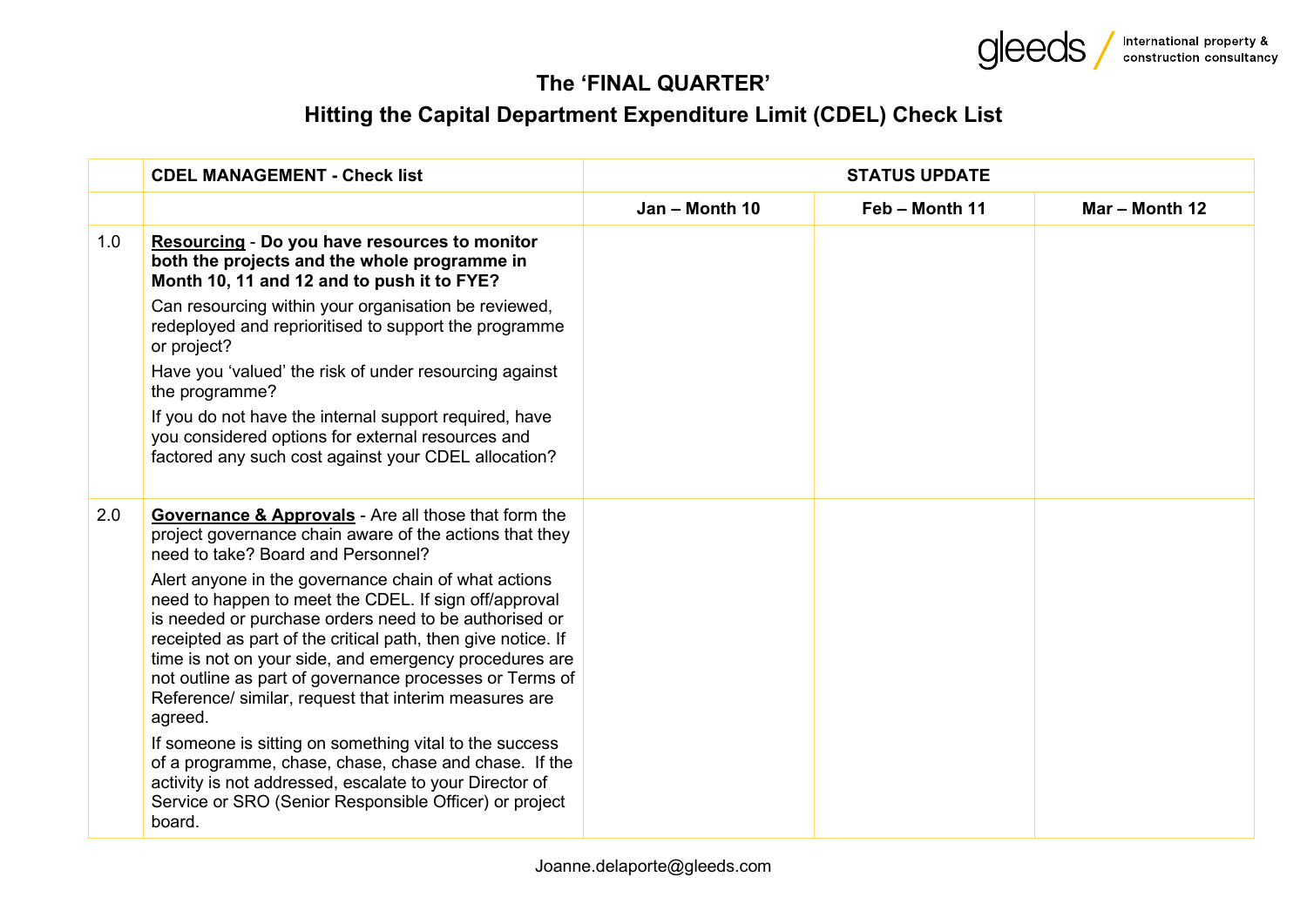

| 3.0 | <b>Data</b> - Do you have the data that you need to fully<br>understand your budget(s) and spend to date numbers?<br>Do your project or programme finance records report all<br>paid invoices (PI) and goods receipted (GR) or just paid<br>invoices? Is there any risk of ordering and receipts<br>being missed or double accounted (such as when<br>managing stage payments)?<br>If your system reports Paid Invoices only - check your<br>finance system for receipts that may not have been<br>captured as committed funds. Make sure that any<br>Accrued receipts are matched to any Paid Invoices to<br>remove the risk of double accounting. |  |  |
|-----|-----------------------------------------------------------------------------------------------------------------------------------------------------------------------------------------------------------------------------------------------------------------------------------------------------------------------------------------------------------------------------------------------------------------------------------------------------------------------------------------------------------------------------------------------------------------------------------------------------------------------------------------------------|--|--|
|     | Have a clear record of your purchase orders and what<br>their status is against both the individual projects and<br>the capital programme – what is the value, what has<br>been receipted, will this item still be needed, what<br>orders are yet to be raised, are any orders<br>undervalued?                                                                                                                                                                                                                                                                                                                                                      |  |  |
|     | For larger projects, check that Payment Certificates<br>match the receipt on your finance system.                                                                                                                                                                                                                                                                                                                                                                                                                                                                                                                                                   |  |  |
|     | How is VAT being managed?                                                                                                                                                                                                                                                                                                                                                                                                                                                                                                                                                                                                                           |  |  |
|     | If invoices are taking too long to process and receipt,<br>ask yourself why. Escalate asap - see item 2.0.                                                                                                                                                                                                                                                                                                                                                                                                                                                                                                                                          |  |  |
|     | If you do not already have individual project highlight<br>reports for monitoring project expenditure, plan a<br>system and process for next financial year.                                                                                                                                                                                                                                                                                                                                                                                                                                                                                        |  |  |
|     | If in doubt – get your Project Managers in the room with<br>your Capital Finance colleagues and undertake a deep<br>dive.                                                                                                                                                                                                                                                                                                                                                                                                                                                                                                                           |  |  |
|     |                                                                                                                                                                                                                                                                                                                                                                                                                                                                                                                                                                                                                                                     |  |  |
|     |                                                                                                                                                                                                                                                                                                                                                                                                                                                                                                                                                                                                                                                     |  |  |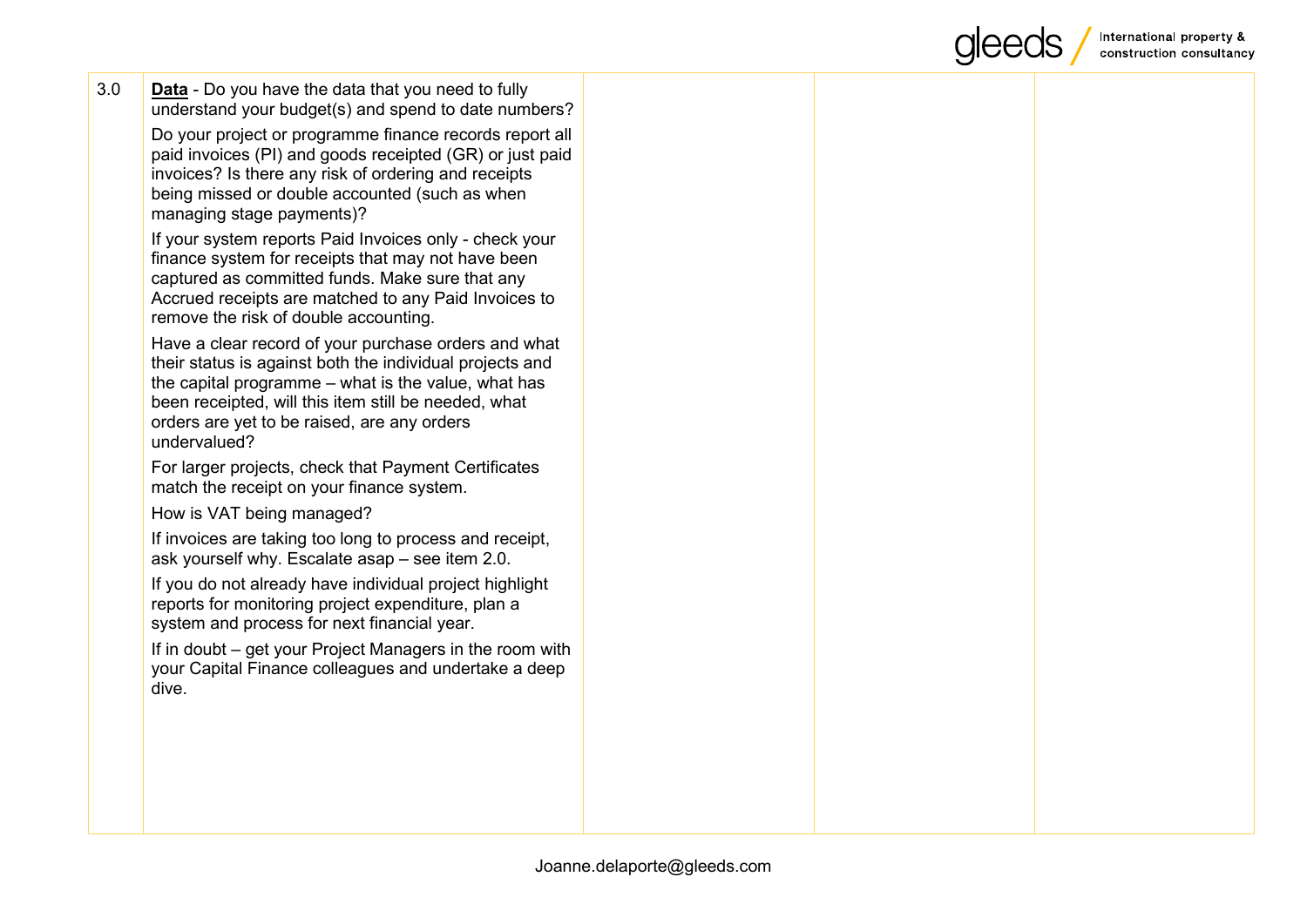|     |                                                                                                                                                                                                                                                                                                                                                                                                                                                       |  | International property &<br>construction consultancy |
|-----|-------------------------------------------------------------------------------------------------------------------------------------------------------------------------------------------------------------------------------------------------------------------------------------------------------------------------------------------------------------------------------------------------------------------------------------------------------|--|------------------------------------------------------|
| 4.0 | Purchase Orders against Budget - Validate, Validate,<br>Validate.                                                                                                                                                                                                                                                                                                                                                                                     |  |                                                      |
|     | If the balance of your purchase orders against a budget<br>code or project do NOT match your cashflow forecast<br>for Months 10, 11 ad 12, then you either need to raise<br>the orders ASAP OR your Financial Year End budget<br>estimate is wrong and could lead to an underspend.                                                                                                                                                                   |  |                                                      |
|     | If the Purchase Orders on the system align to your<br>budget allocation and are nearly fully receipted, BUT<br>the contract is likely to run for a number of weeks until<br>Financial Year End, how are these ongoing works going<br>to be funded? Is this project heading for an Overspend<br>and has this been agreed? Does the increase require<br>Board Approval or reallocation of funds prior to any<br>further Purchase Orders being approved? |  |                                                      |
| 5.0 | <b>Spend to date against Cashflow forecast - Check</b><br>your Month 8 and 9 individual project Forecasts against<br>Actual expenditure - did they match?                                                                                                                                                                                                                                                                                             |  |                                                      |
|     | Did you underspend or overspend?                                                                                                                                                                                                                                                                                                                                                                                                                      |  |                                                      |
|     | If so, why and what assurance is there that the CDEL<br>allocation will be expended at FYE? If not - how much<br>budget is at risk? Get a site valuation asap and request<br>that the Cashflow forecast for Months 10, 11 and 12 is<br>updated.                                                                                                                                                                                                       |  |                                                      |
| 6.0 | <b>Provisional Sum monitoring - does your FYE figure</b><br>and cashflow forecast include any provisional sums?<br>Why?                                                                                                                                                                                                                                                                                                                               |  |                                                      |
|     | If Provisional Sums are still on your cost plan, firm up<br>these costs now. You are running out of time to re-<br>profile your cost plan if these Provisional Sums are<br>over/under the allocated budget. If you still have<br>Provisional Sums by the end of Month 10, your overall<br>CDEL programme is being placed at risk.                                                                                                                     |  |                                                      |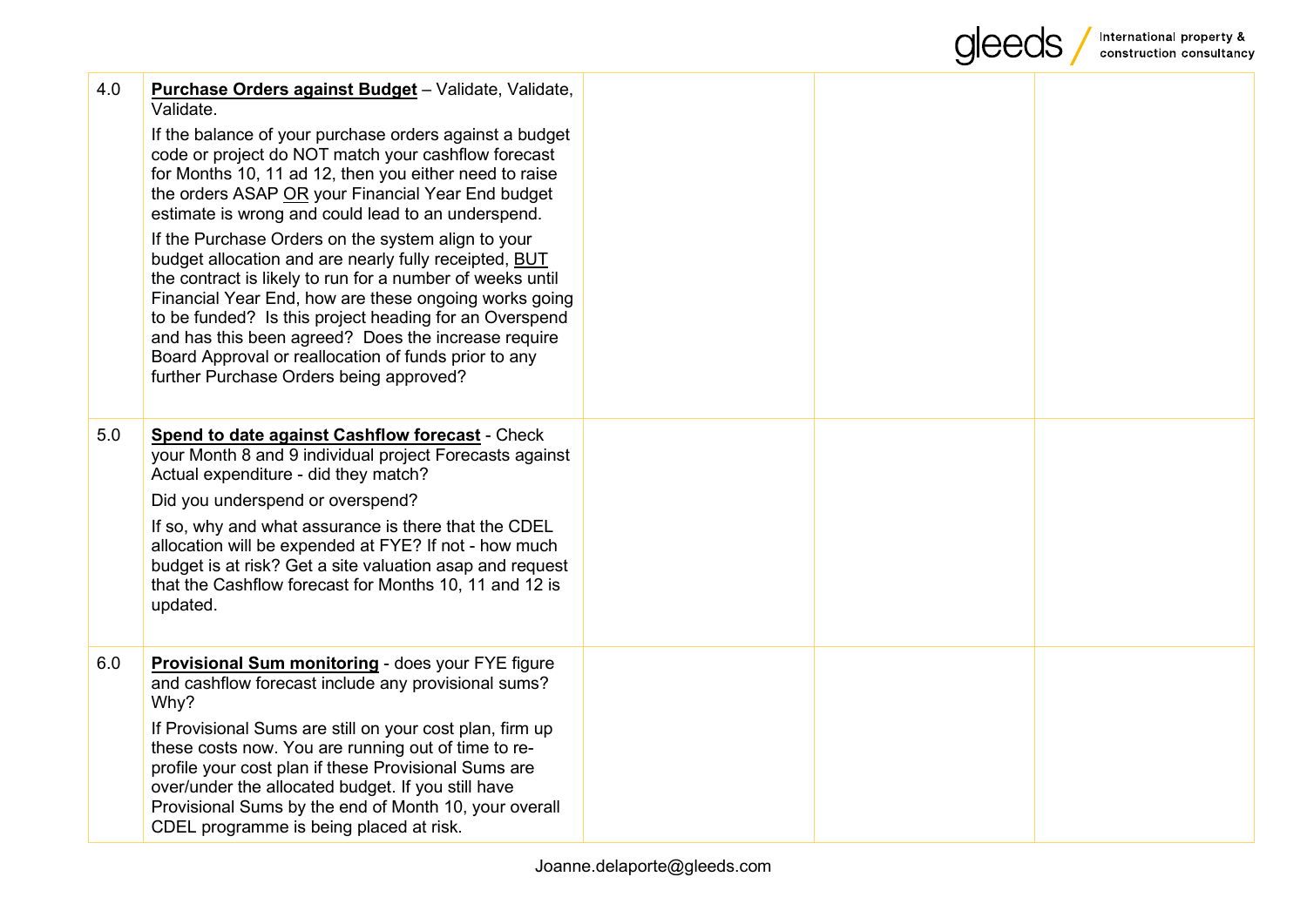

| 7.0 | <b>Contingency Sum (CS) and Optimism Bias (OB)</b><br>Risk Monitoring - do your Financial Year end figures<br>include CS or OB? You have less than three<br>monthswhat is the value of these <b>unallocated</b><br>sums remaining against each project or the<br>programme? |  |  |
|-----|-----------------------------------------------------------------------------------------------------------------------------------------------------------------------------------------------------------------------------------------------------------------------------|--|--|
|     | Do you need it? If you do, why can you not mitigate this<br>risk or confirm a value by Month 10?                                                                                                                                                                            |  |  |
|     | Have you valued all of the project provisional sums,<br>variations and contract related additional expenditure<br>(AI's)?                                                                                                                                                   |  |  |
|     | How does the value of your CS and OB balances sit<br>next to your change control record?                                                                                                                                                                                    |  |  |
|     | Why does your design team feel that this reserve is<br>needed so late in the Financial Year?                                                                                                                                                                                |  |  |
|     | Ideally at the start of M11, OB and CS should be ZERO<br>- either allocated within the project or reallocated to<br>another scheme within the CDEL Programme.                                                                                                               |  |  |
|     | (For perspective, 10 projects with CS/OB at 5% unspent<br>at Financial Year End on a £10million CDEL<br>programme is £500k - that is a large underspend and<br>could have funded at least 10 small refurbishment<br>projects!)                                              |  |  |
| 8.0 | <b>Group 1 equipping</b> - what is your delivery date? What<br>date will you commission the kit? If you have delivery<br>dates scheduled for the last weeks of the financial year,<br>you must add this value to the Capital Programme Risk<br>Register.                    |  |  |
|     |                                                                                                                                                                                                                                                                             |  |  |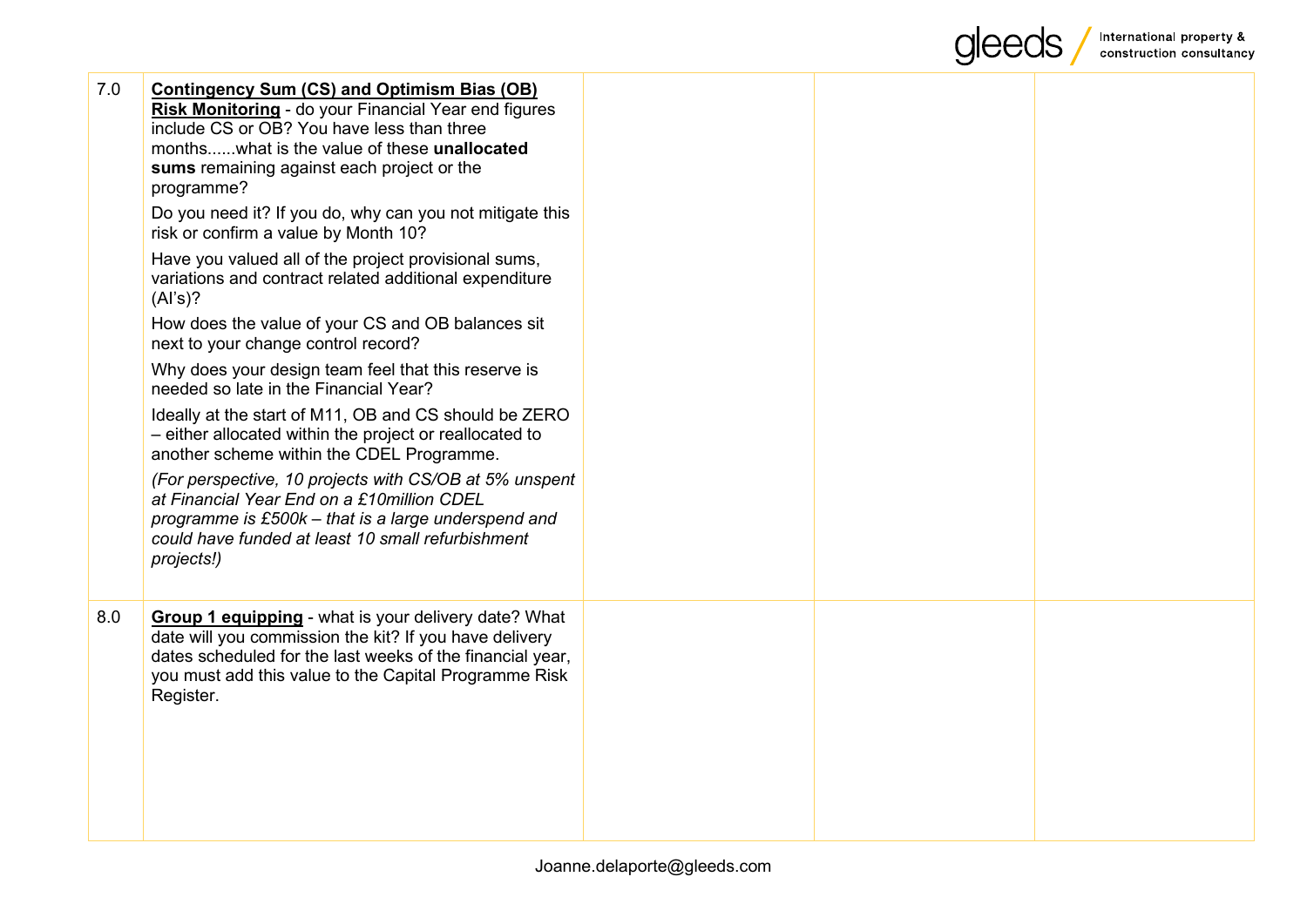

| 9.0  | <b>Group 2 and 3 items</b> – Have you raised all of your<br>orders? What is the deliver lead in time? Are there<br>Builders works associated and have these been<br>programmed and costed?                                              |  |  |
|------|-----------------------------------------------------------------------------------------------------------------------------------------------------------------------------------------------------------------------------------------|--|--|
|      | If a Purchase Order is yet to be placed, place it. If there<br>is an item on your list without an anticipated delivery<br>date, then get the date confirmed asap.                                                                       |  |  |
|      | If you have deliveries due the last weeks of the financial<br>year, you must add this value to the Capital Programme<br>Risk Register.                                                                                                  |  |  |
|      | (For perspective, One item may be relatively low value,<br>but 50 late items across ten deliveries could be as<br>much as £100k.)                                                                                                       |  |  |
| 10.0 | <b>Accrual management</b> - Are you planning to Accrue<br>any Orders? How will you evidence - evidence will be<br>needed so keeping this information in one place will<br>ease the process. As a minimum, you need a site<br>valuation. |  |  |
|      | Are you sure that your Accrual will meet with<br>Procurement rules? Never just assume - there are<br>very strict rules for accruals.                                                                                                    |  |  |
|      | At the end of Month 10, 11 and 12, are you meeting<br>your cashflow forecast? If not, have you reprofiled?<br>What works or items are now at risk of being in delay<br>and rolling into the next financial year?                        |  |  |
|      | Are there items that can still be purchased and brought<br>to site? Do you have storage on site?                                                                                                                                        |  |  |
|      | If you are unable to accrue, how will you fund the item<br>or works next Financial Year and are you risking an<br>underspend against your approved budget?                                                                              |  |  |
|      | Do any items meet the criteria for an accrual under a<br>Vested Interest Certificate for equipment/goods off site?<br>Liaise with your procurement leads and do not leave<br>this until the last week of the Financial Year.            |  |  |